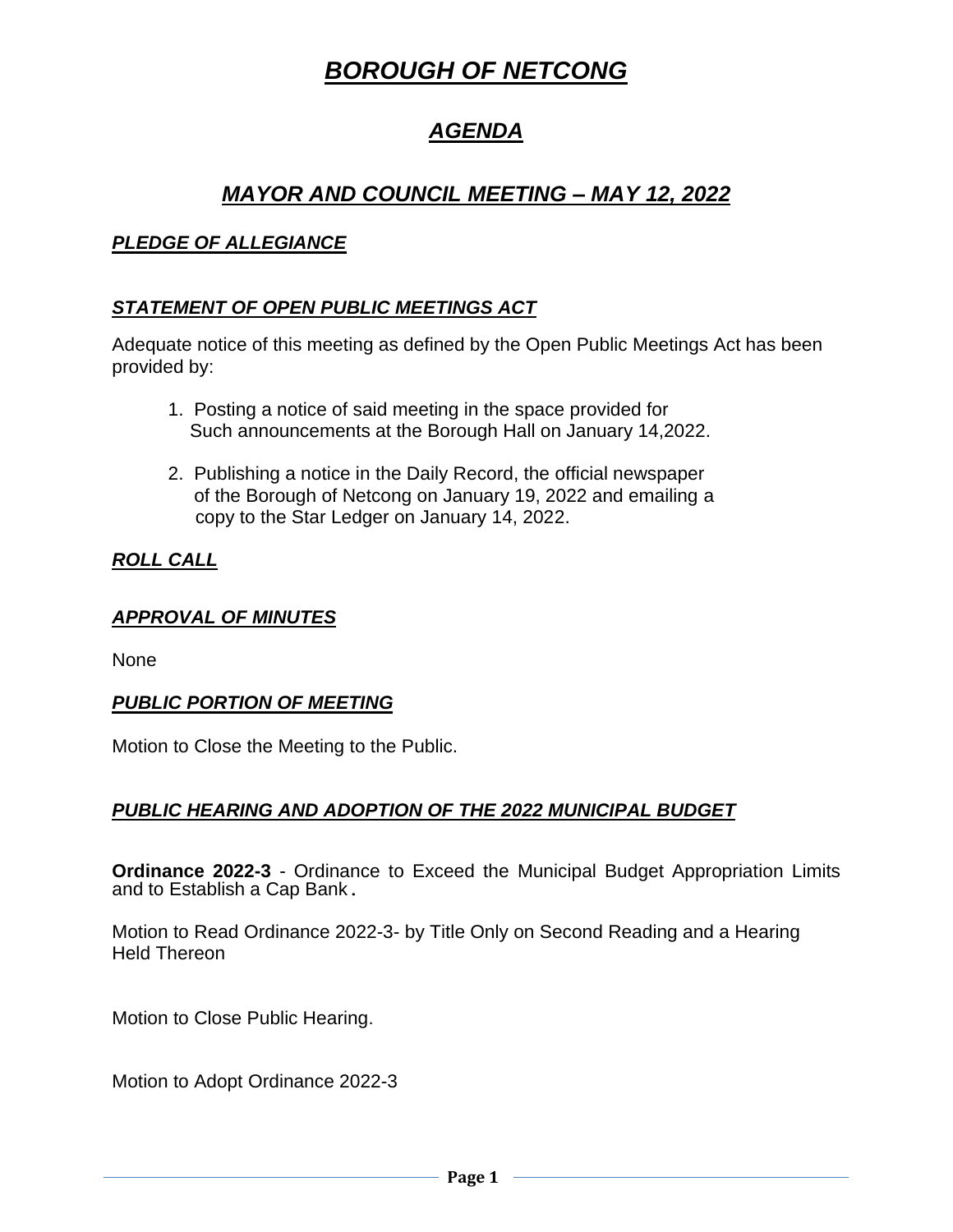## *PUBLIC HEARING ON THE 2022 BUDGET*

Motion to Close the Public Hearing

**Resolution 2022 -56**- To Read the 2022 Budget by Title Only.

**Resolution 2022-57-** To Adopt the 2022 Budget.

#### *PUBLIC HEARING ON THE 2022 SID BUDGET*

Motion to close the Public Hearing

**Resolution #2022-58 -** A Resolution Authorizing the Adoption of the 2022 Budget of The Netcong Community Partnership Special Improvement District.

#### *ORDINANCE ADOPTIONS*

1. **Ordinance 2022-4-** AN ORDINANCE TO AMEND CHAPTER 243, "GARBAGE COLLECTION", OF THE CODE OF THE BOROUGH OF NETCONG

Motion to Read Ordinance 2022-4- by Title Only on Second Reading and a Hearing Held Thereon

Motion to Close Public Hearing.

Motion to Adopt Ordinance 2022-4

#### **2. Ordinance 2022-5 -**AN ORDINANCE FIXING THE SALARIES OF CERTAIN OFFICERS AND EMPLOYEES OF THE BOROUGH OF NETCONG, IN THE COUNTY OF MORRIS, STATE OF NEW JERSEY

Motion to Read Ordinance 2022-5- by Title Only on Second Reading and a Hearing Held Thereon

Motion to Close Public Hearing.

Motion to Adopt Ordinance 2022-5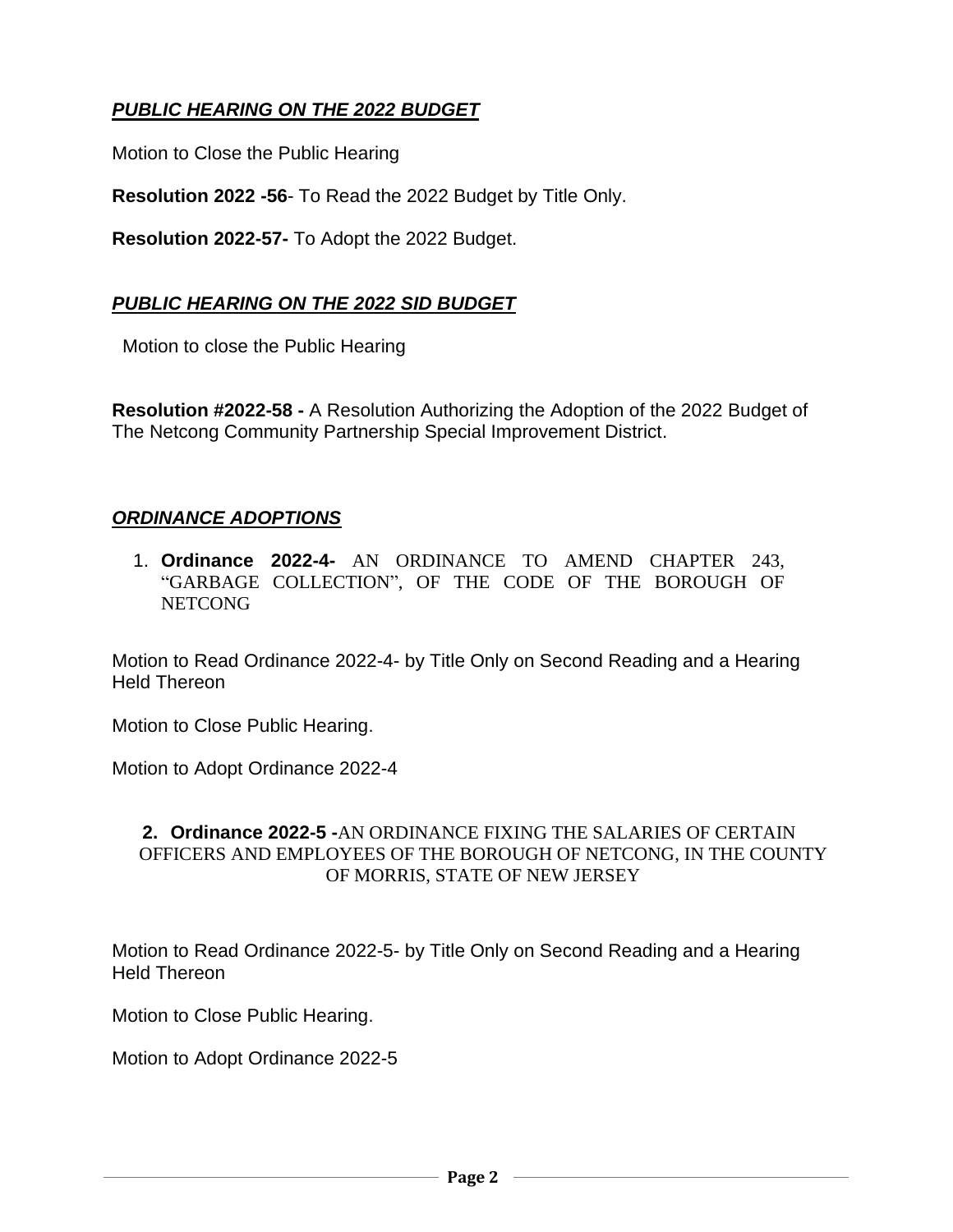**3. Capital Ordinance 2022-6 -**Capital Ordinance of The Borough Of Netcong, In The County Of Morris, New Jersey Authorizing The Acquisition Of A Mason Dump Truck In, By And For The Sewer Utility Of The Borough, Appropriating Therefor The Sum Of \$90,000 And Providing That Such Sum So Appropriated Shall Be Raised From The Sewer Utility Capital Improvement Fund.

Motion to Read Capital Ordinance 2022-6- by Title Only on Second Reading and a Hearing Held Thereon

Motion to Close Public Hearing.

Motion to Adopt Capital Ordinance 2022-6

**4. Capital Ordinance 2022-7-** Capital Ordinance of The Borough of Netcong, In The County of Morris, New Jersey Authorizing The Making of Various Public Improvements And Acquisitions In, By And For The Borough, Appropriating Therefor The Sum of \$58,150 And Providing That Such Sum So Appropriated Shall Be Raised From The Capital Improvement Fund And Various Reserve Funds.

Motion to Read Capital Ordinance 2022-7- by Title Only on Second Reading and a Hearing Held Thereon

Motion to Close Public Hearing.

Motion to Adopt Capital Ordinance 2022-7

**4. Bond Ordinance 2022-8 -** Bond Ordinance To Authorize The Undertaking Of The Allen Terrace Water Main Replacement Project In, By And For The Water Utility Of The Borough Of Netcong, In The County Of Morris, State Of New Jersey, To Appropriate The Sum Of \$262,500 To Pay The Cost Thereof, To Make A Down Payment, To Authorize The Issuance Of Bonds To Finance Such Appropriation And To Provide For The Issuance Of Bond Anticipation Notes In Anticipation Of The Issuance Of Such Bonds.

Motion to Read Bond Ordinance 2022-8- by Title Only on Second Reading and a Hearing Held Thereon

Motion to Close Public Hearing.

Motion to Adopt Bond Ordinance 2022-8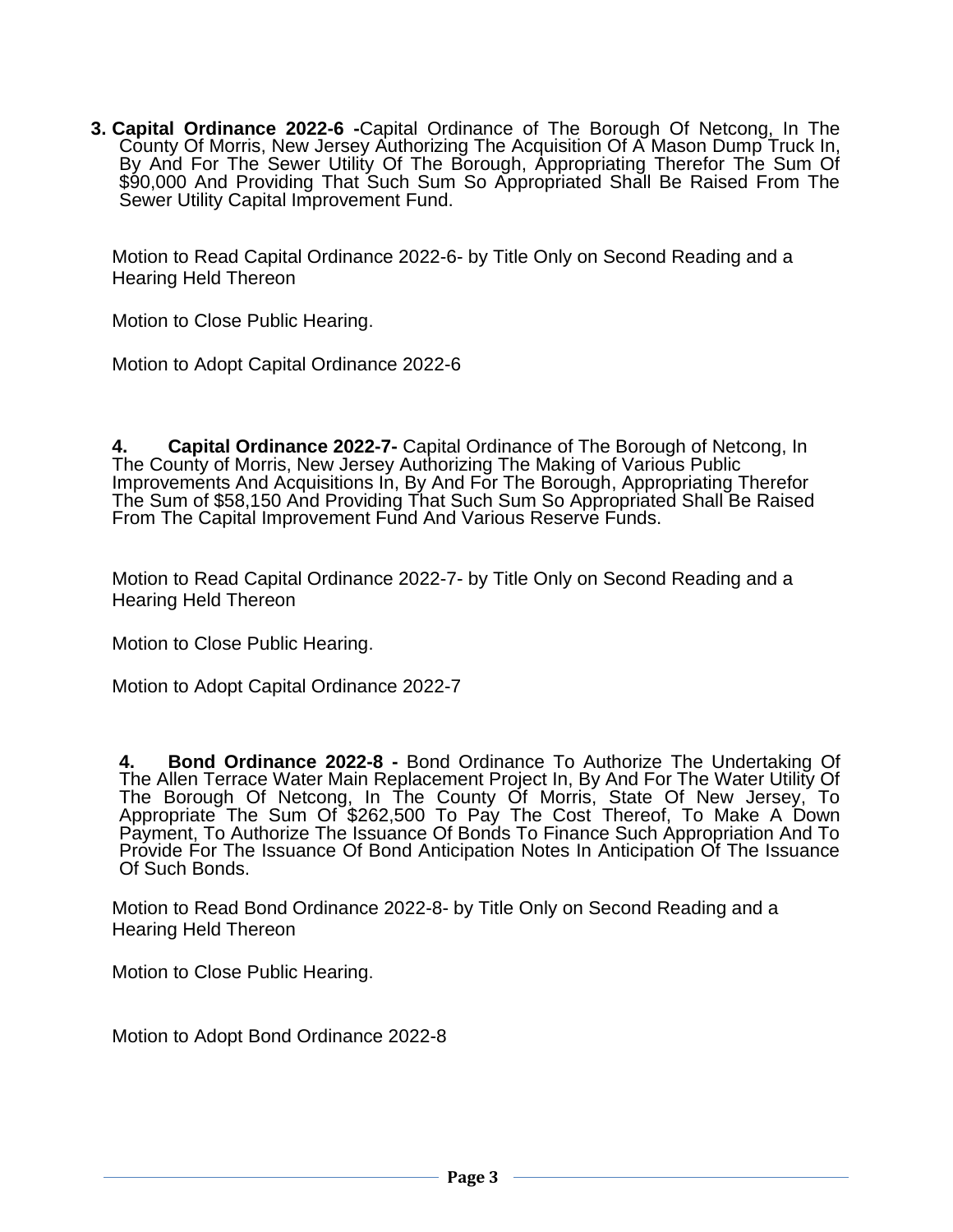**5. Bond Ordinance 2022-9 -** Bond Ordinance To Authorize The Making Of Various Public Improvements And The Acquisition Of New Additional Or Replacement Equipment And Machinery And New Automotive Vehicles, Including Original Apparatus And Equipment, In, By And For The Borough Of Netcong, In The County Of Morris, State Of New Jersey, To Appropriate The Sum Of \$611,000 To Pay The Cost Thereof, To Appropriate A State Grant, To Make A Down Payment, To Authorize The Issuance Of Bonds To Finance Such Appropriation And To Provide For The Issuance Of Bond Anticipation Notes In Anticipation Of The Issuance Of Such Bonds.

Motion to Read Bond Ordinance 2022-9- by Title Only on Second Reading and a Hearing Held Thereon

Motion to Close Public Hearing.

Motion to Close Public Hearing.

Motion to Adopt Bond Ordinance 2022-9

#### *CORRESPONDENCE*

None

#### *BOROUGH ADMINISTRATOR REPORT*

#### *COMMITTEE REPORTS*

| Finance & Insurance:                                            | E. Still     | J. Sylvester |
|-----------------------------------------------------------------|--------------|--------------|
| Economic Development:                                           | R. Hathaway  | E. Still     |
| <b>Public Safety:</b><br>(Police, Fire, Rescue)                 | J. Sylvester | T. Laureys   |
| Dept. of Public<br><b>Works &amp; Utilities:</b>                | J. Albensi   | R. Hathaway  |
| Recreation:                                                     | T. Morton    | J. Albensi   |
| <b>Public Services:</b><br>(Human Services<br>Recycling & Solid | T. Laureys   | T. Morton    |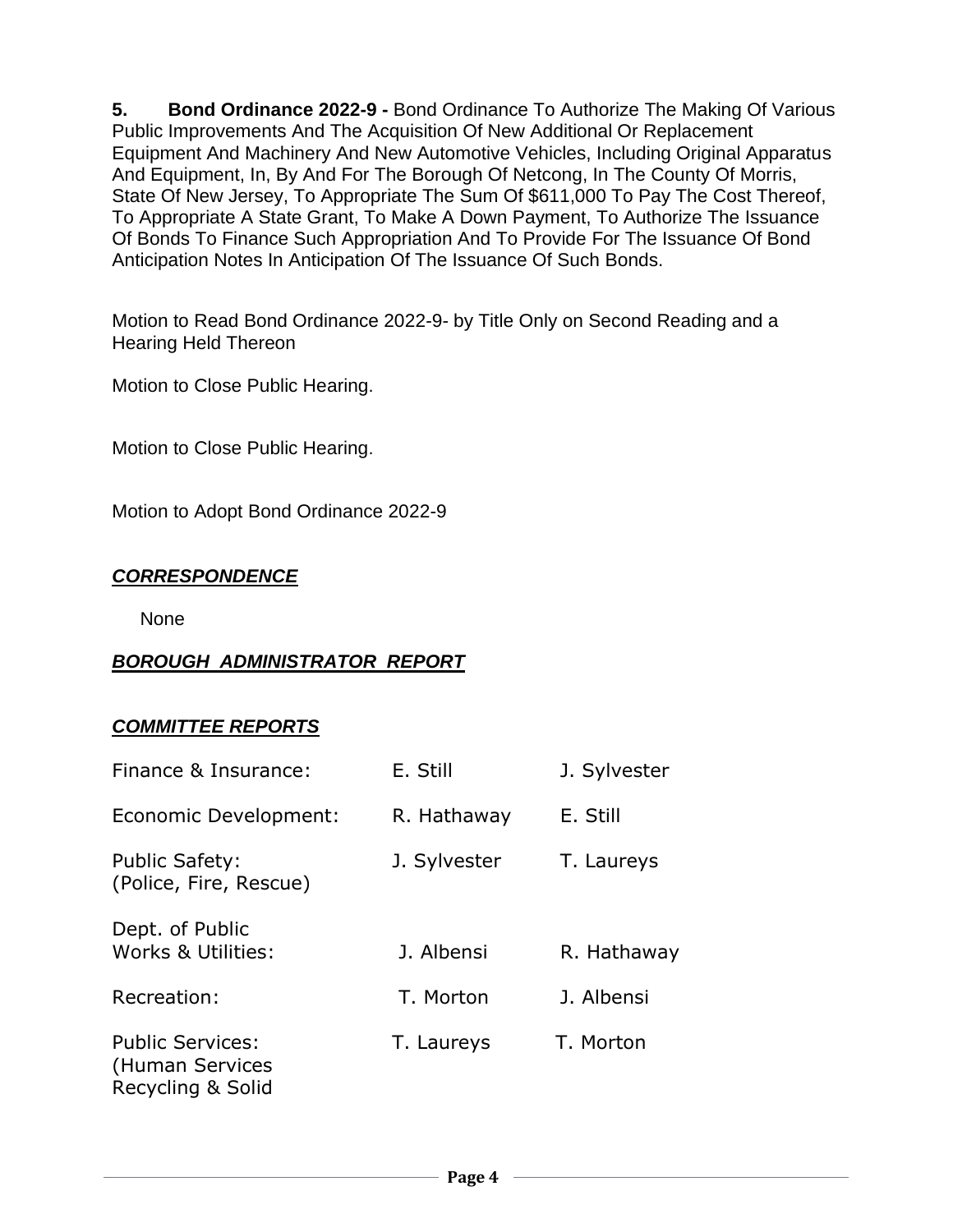Waste Disposal

## *OLD BUSINESS*

None

#### *New BUSINESS*

- 1. Appointment of Matthew P. Urquhart Firefighter for Fire Co. No.1
- 2. Appointment of Zachary Pasquale Bagalio Firefighter for Fire Co. No.2

## *PRIVILEGE OF THE FLOOR TO THE COUNCIL*

## *MAYOR'S COMMENTS*

#### *RESOLUTIONS*

**1. Resolution 2022-60-** A Resolution Authorizing The Acceptance of A Maintenance Bond Posted By 34 BNK At Netcong Urban Renewal, LLC And Authorizing The Release of The Maintenance Bond Previously Posted By 34 BNK Street Urban Renewal, LLC For The 34 Bank Street Development, Block 16.01, Lot 25.02

**2. Resolution 2022-61**- 2022 Salary Resolution

**3. Resolution 2022-62 -** A Resolution Authorizing The Execution Of An Interlocal Services Agreement For Sanitary Sewer Between The Borough Of Netcong And The Township Of Roxbury Regarding The Adler Roxbury LLC Development Of The Property Located At 1879 Route 46 Also Known as Block 9501, Lot 1

- **4. Resolution 2022-63-** Resolution for the "Waiving" of the Claimant Certification As Allowable In Certain Circumstances Based Upon N.J.A.C 5:30-9a.6(C) And N.J.A.C. 5-31-4.1
- **5. Resolution 2022-64-** A Resolution Authorizing the Participation in A Sustainable Jersey 2022 EDF Program, At No Cost, To Assist with An Application to The New Jersey's Clen Energy Program